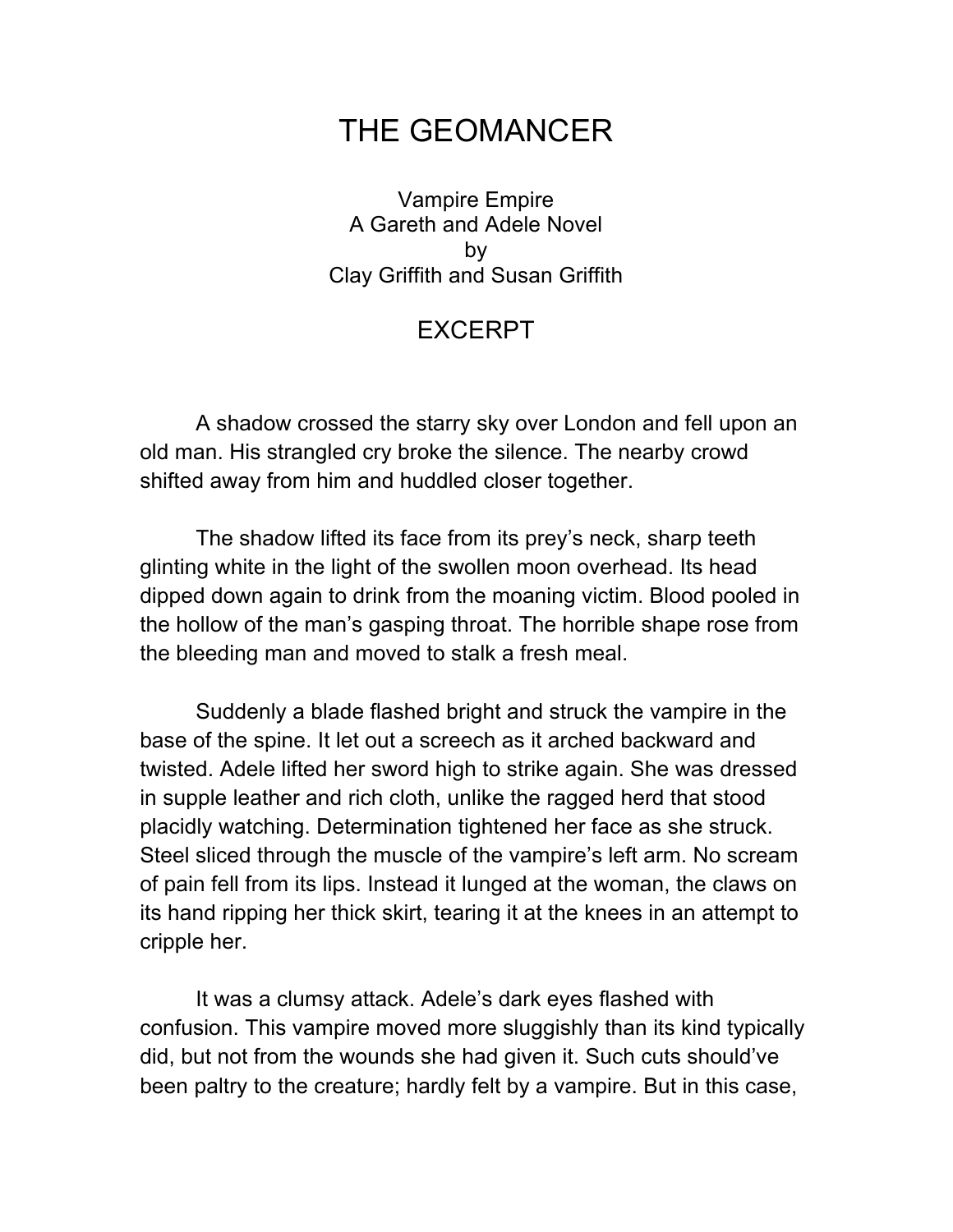its motions were slower then usual. It almost writhed with some sort of palsy affliction.

Adele spun aside, bringing out a second weapon. The dagger's wicked curved blade glowed green and sizzled as it drove into the vampire's arm, cutting it straight to the bone and carving out a fair chunk of flesh. The beast staggered and stumbled over the body of its victim. It recovered and ran. Adele sped after the vampire and the milling humans broke apart like a wave, letting the combatants pass without lifting a hand to help or hinder. These remnants of the vampires' herds remained the easiest of prey. It made sense that this was the area where the creature had been hunting. It didn't make sense that the vampire existed here at all, but Adele put that out of her mind for more immediate needs.

She raced through the overgrown woods of old Hyde Park, leaping over chipped, ivy-covered marble benches in an attempt to match speed with the vampire. It dove for the shadows of the deep woods and Adele plunged in after it, pulling her arms close to avoid the tangled and overgrown branches. She hacked at some that loomed too close to her face. Then she was through to a clearing and the vampire spun to a halt, facing her.

Adele's lips held a grin of victory until she saw numerous glowing eyes behind her quarry. A pack of vampires crept forward to join their brethren. She only had time for a shocked cry at the impossibility when they surged at her all at once, their tattered clothing flapping like ghosts.

Adele raised her blades to meet the snarling horde. Dodging under the swipe of the first one, she thrust up into the heart of the second. Her other arm swung backward and cut deep into the back of the vampire that had overshot her. Others reached for her with fierce claws and gaping jaws. She kicked one in the face and heard teeth shatter. Each thrust of her weapons drew blood, but she knew she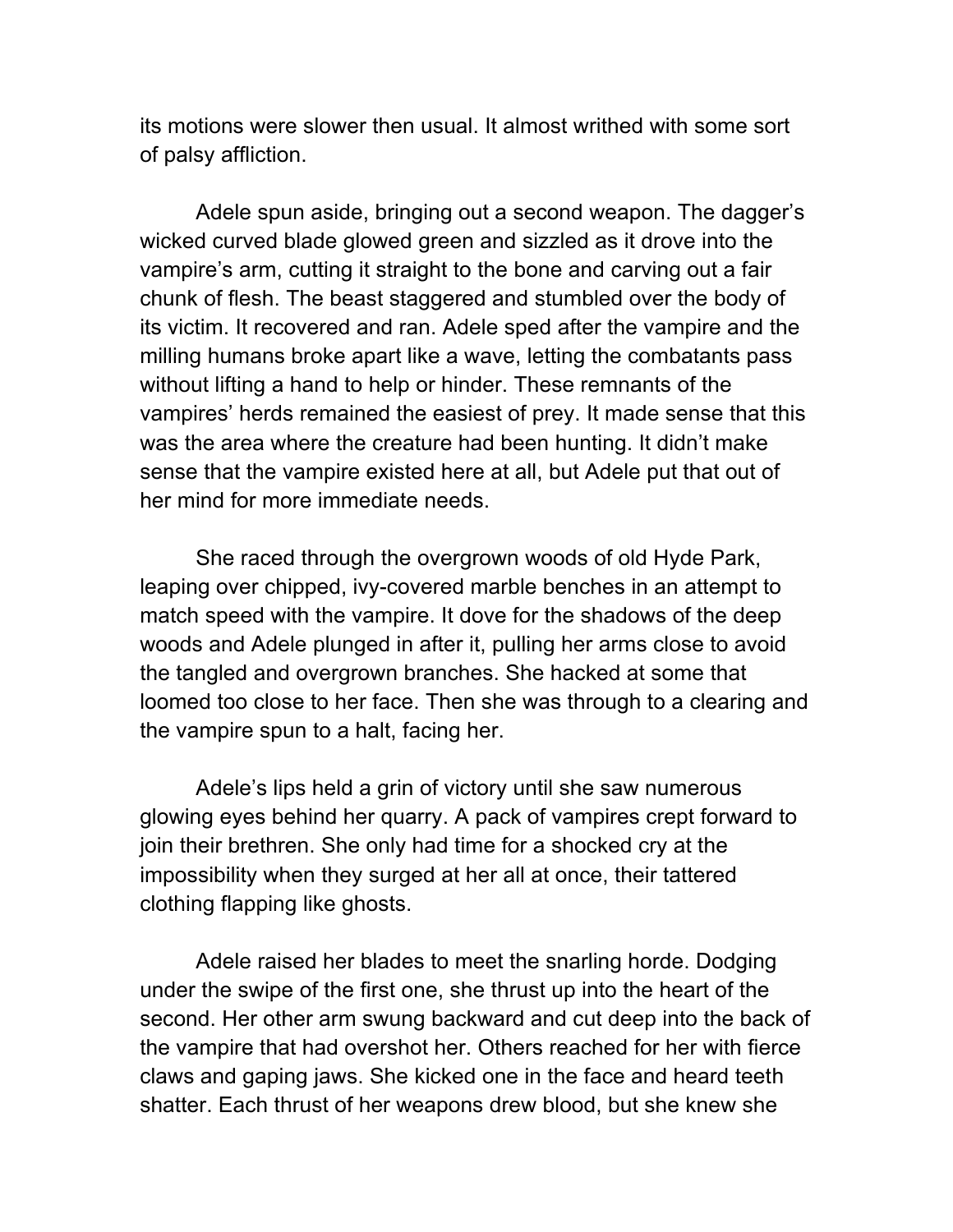would soon be overwhelmed.

From high in the canopy of trees, a silhouette dropped, barely visible against the forest of deep shadows. There was a definitive shudder amongst the vampires. They threw themselves away as a cloaked swordsman alighted next to Adele with rapier and pistol clutched in his hands.

One of the vampires whispered, "The Greyfriar."

"I found them!" Adele exclaimed, gasping and grateful for the respite.

"You have a singular knack," came the man's calm response.

"What can I say? I attract them."

If the man returned her grin, it was hidden. A grey wool scarf was wrapped around his head, except for his eyes, and they were covered by mirrored glasses. He wore the outdated jacket of a Napoleonic rifleman, with its gold piping across the front, and the high black boots of a dragoon. He seemed an odd mishmash of adventurers' costumes.

The vampires regained a bit of nerve, or realized their desperate plight. There was no escape now. It was fight or die. They summoned their nerve and growled at the two interlopers.

"We need one alive." Adele warned.

"As you wish." Greyfriar waded into the mob. His blade moved with a speed that Adele could not match even on her best day. Every story written about him couldn't capture his graceful killing strokes that rose and fell with a fluid system of iambic pentameter. Greyfriar dispatched one of his attackers, obliterating the creature's heart with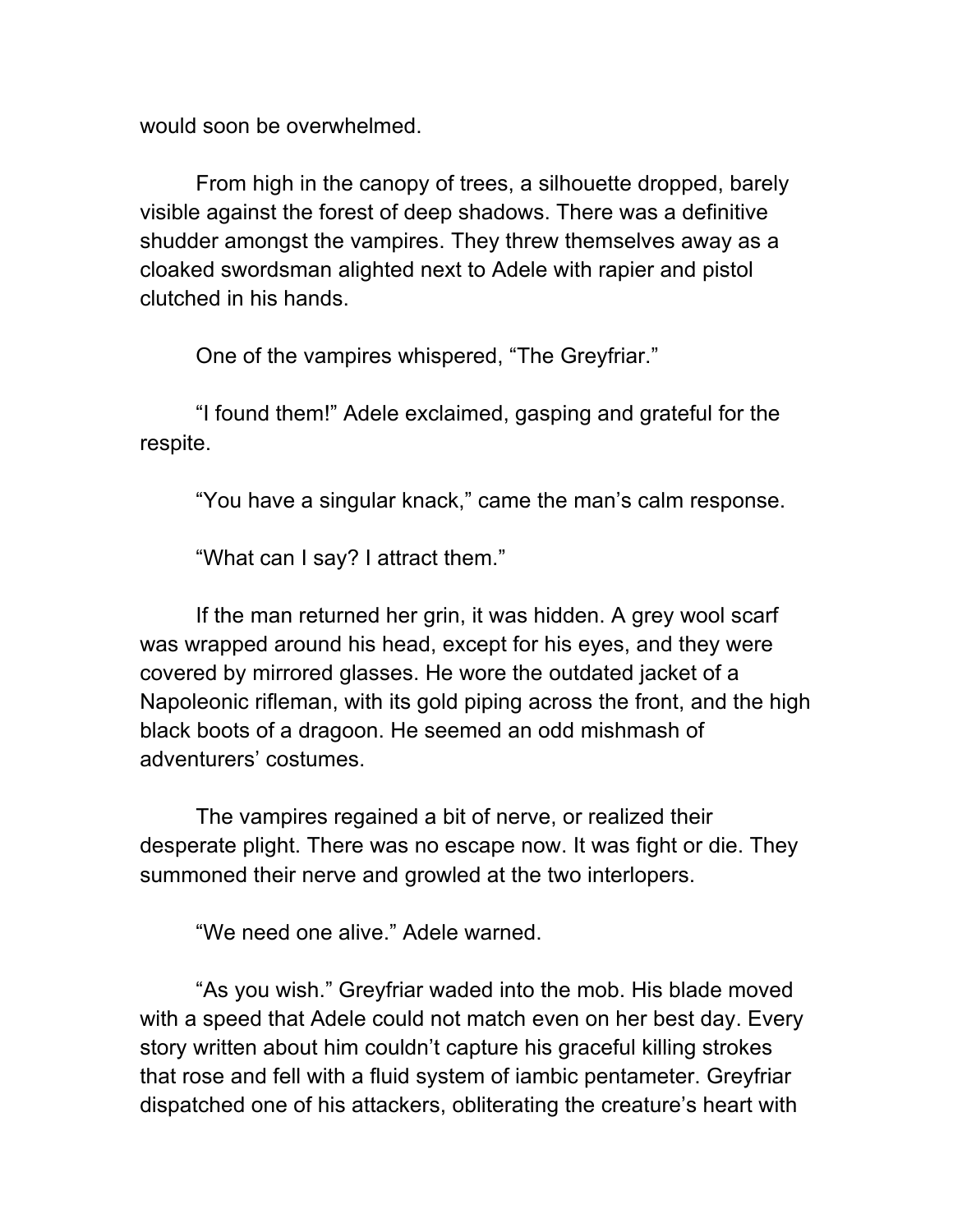a twist of his blade. It wasn't out of cruelty but because he knew such damage to a major organ was virtually the only way to assure it would stay down. As the vampire fell backward, another came in its place. This one too was dropped, with a bullet to the brain. One by one, the beasts fell in the face of the onslaught. Creatures moved to attack from behind, but Greyfriar didn't react. Either he didn't see them, or he trusted Adele implicitly.

Adele contented herself by dispatching the stragglers that scrambled out of the way of Greyfriar's deadly blade work. Her own weapons aimed for the heart.

Finally, only two remained. Adele doubled over, sucking in breath. The vampires saw their salvation and fled.

Greyfriar cursed and raised his pistol, but stopped when he saw a knowing smile on Adele's face. "Did you allow that?"

"I am a little winded, but yes, we need to know if there are more of them in the city, and where they are hiding. So don't lose them!" Adele lurched after the vampires.

Greyfriar darted on her heels, easily keeping pace. Their boots crunched along the streets of London. Grass and roots pushed up through the cracks in the ancient pavement.

The two vampires took to the air, drifting up above the trees toward the largely deserted buildings to the south. Their flight was erratic, as if struggling to control their quivering limbs that threatened to steer them off course.

Ahead of Adele was the ruin of a memorial arch and, beyond, another heavy, nearly impassable forest that had once been charming Green Park. She ran along the only open path available, the old broken road of Constitution Hill. On her right was the scorched,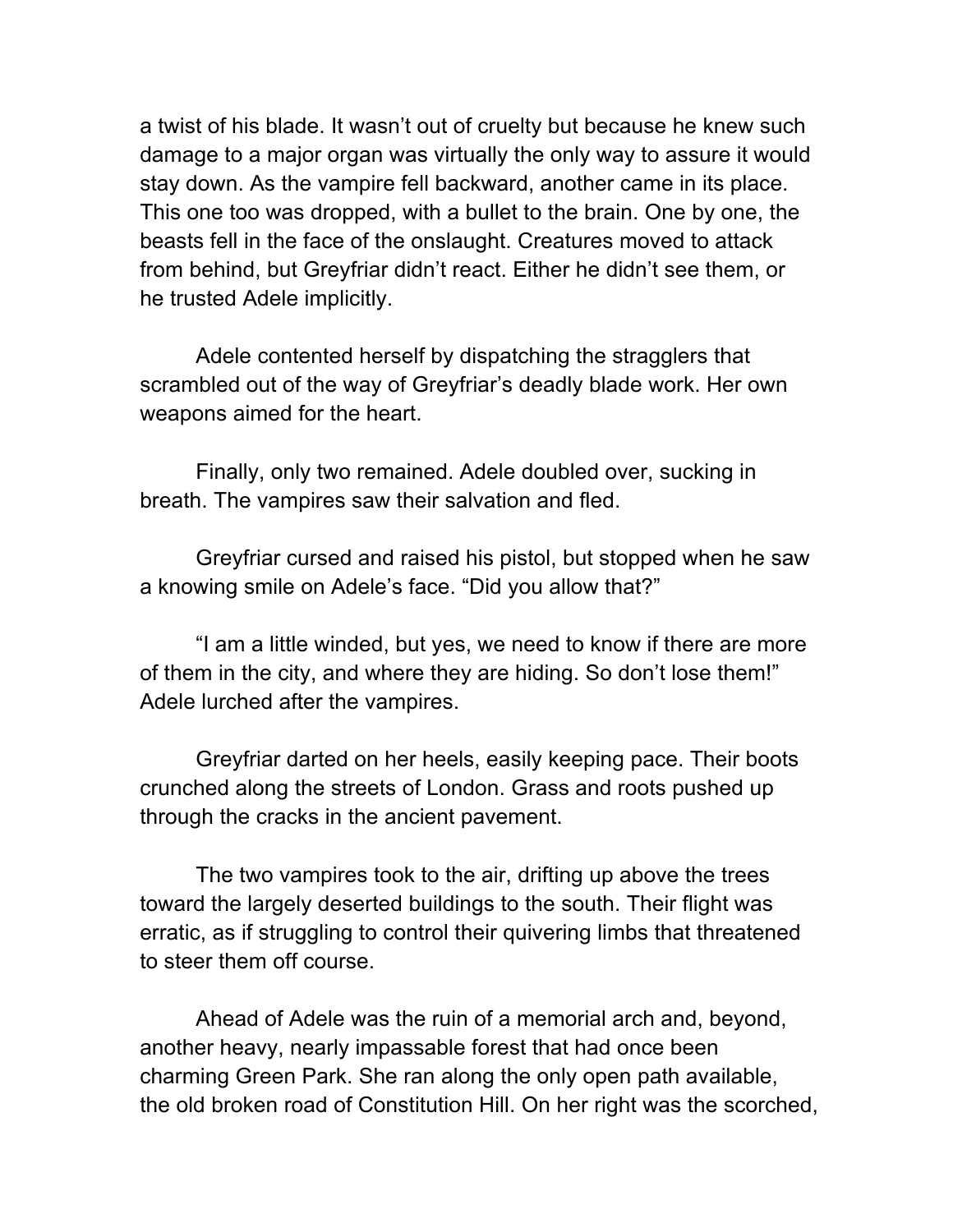cratered wasteland where Buckingham Palace had once stood.

Adele and Greyfriar continued west down the center of a stately tree-lined avenue, now overgrown and wild. Greyfriar raced ahead. Then he veered to the right, shot through the trees, and leapt to a ruined building, scurrying effortlessly up its side. He was on the slate roof in seconds and legging after the sailing vampires across the jagged landscape of peaks and chimneys.

Forced to take a slower path, Adele ran all the harder to keep them in view. She was truly laboring now, hardly in prime fighting shape. A razor sharp pain cut into her side with each ragged breath. She lost sight of her quarry in the high spires of steeples and towers, but then glimpsed Greyfriar's fluttering cloak against the stars.

She stumbled over a large mound of garbage and her boots kicked into a pile of burnt bones. A blackened skull rolled ahead. Her stride stumbled as the face turned toward her, showing the sharp needle canines grinning at her.

Adele recoiled. In her first trip to London nearly two years ago as a captive of the fearsome British vampire clan, the pile of cadavers would have been human. Now the dead scattered around were all vampires, all members of that very clan. Gareth's clan. Slaughtered by her. Forcing herself past the telltale bones, Adele pushed west with legs pounding, but the horrific image of the countless charnel piles across Britain haunted her.

Greyfriar appeared suddenly in front of her. "Gareth!" she shouted as she clutched his arms in relief, unmindful that she had used his true name in human territory.

"Are you all right?" Greyfriar's head tilted in concern as his hand lifted to hold her.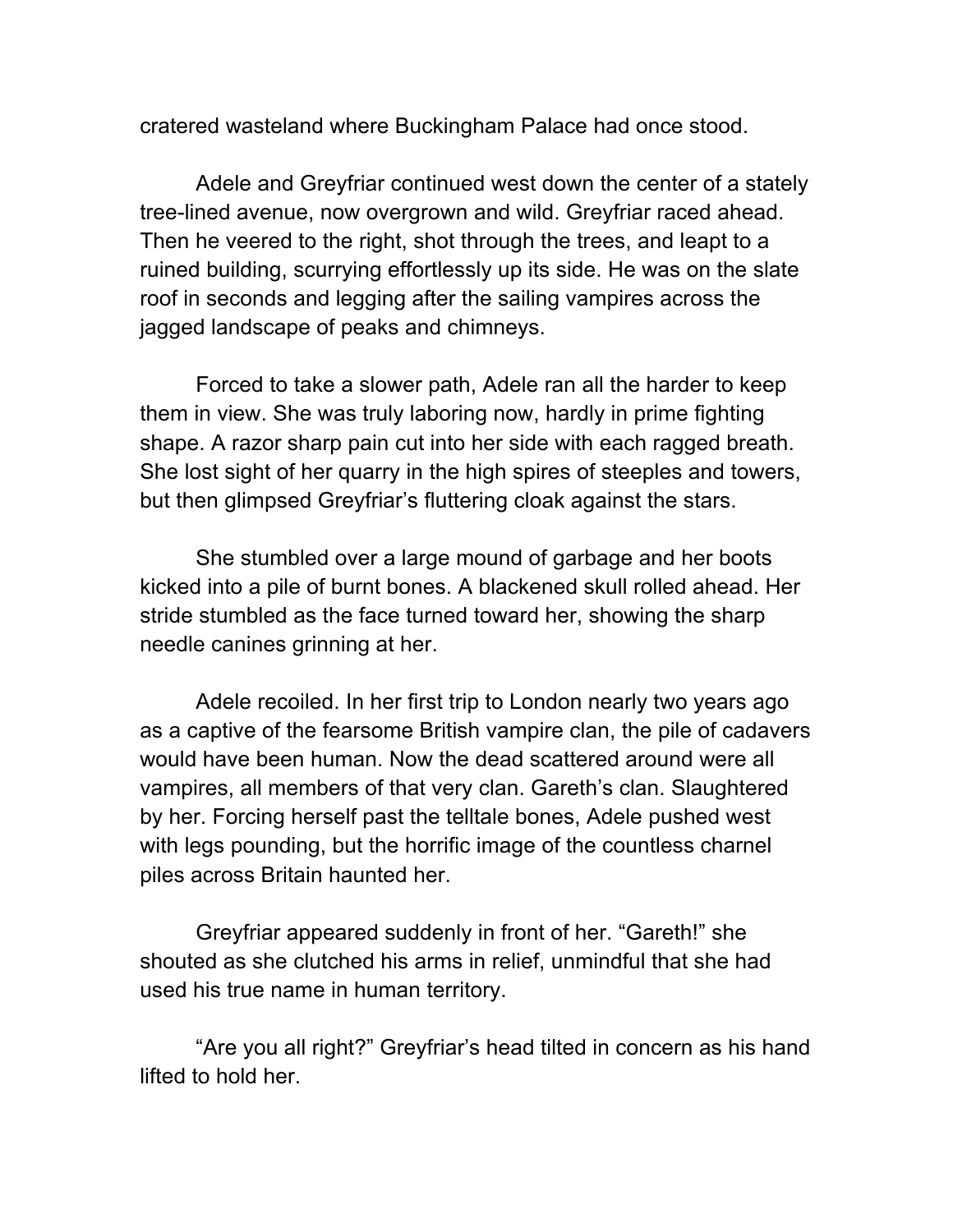"Did you lose them?" Adele prayed he didn't feel her shaking, She immediately regretted her accusatory tone.

"Of course not," he offered calmly. "They disappeared into a ruin on the far side of the river. I came back to get you. Against my better judgment."

Adele's regret at her sharp response quickly fled. "We've discussed this already."

"Discussing and agreeing are two different things. Your geomancy is useless here."

Adele shook her head. They moved past the dark bulk of Big Ben and Parliament onto Westminster Bridge. Finally, she had enough wind to say, "They're real, aren't they? Vampires in Britain again."

"Yes."

"We need answers. People are scared, and I don't blame them. They'd just gotten used to the idea that they were free. I promised these people safety." Adele hissed angrily, "Vampires shouldn't be here. They shouldn't be able to set foot in Britain without withering. There's only one vampire who should be able to live here, and that's you."

Greyfriar had no answers for her, and he wasn't prone to abstract speculation. They left the bridge for the bleak landscape of Lambeth. He hardly glanced at the scattered bones of his clan that littered the streets. Adele wondered how he could remain so impassive.

They rounded a corner and Adele stopped at the sight of a dome rising above scraggly trees. Beyond a partially tumbled wall,